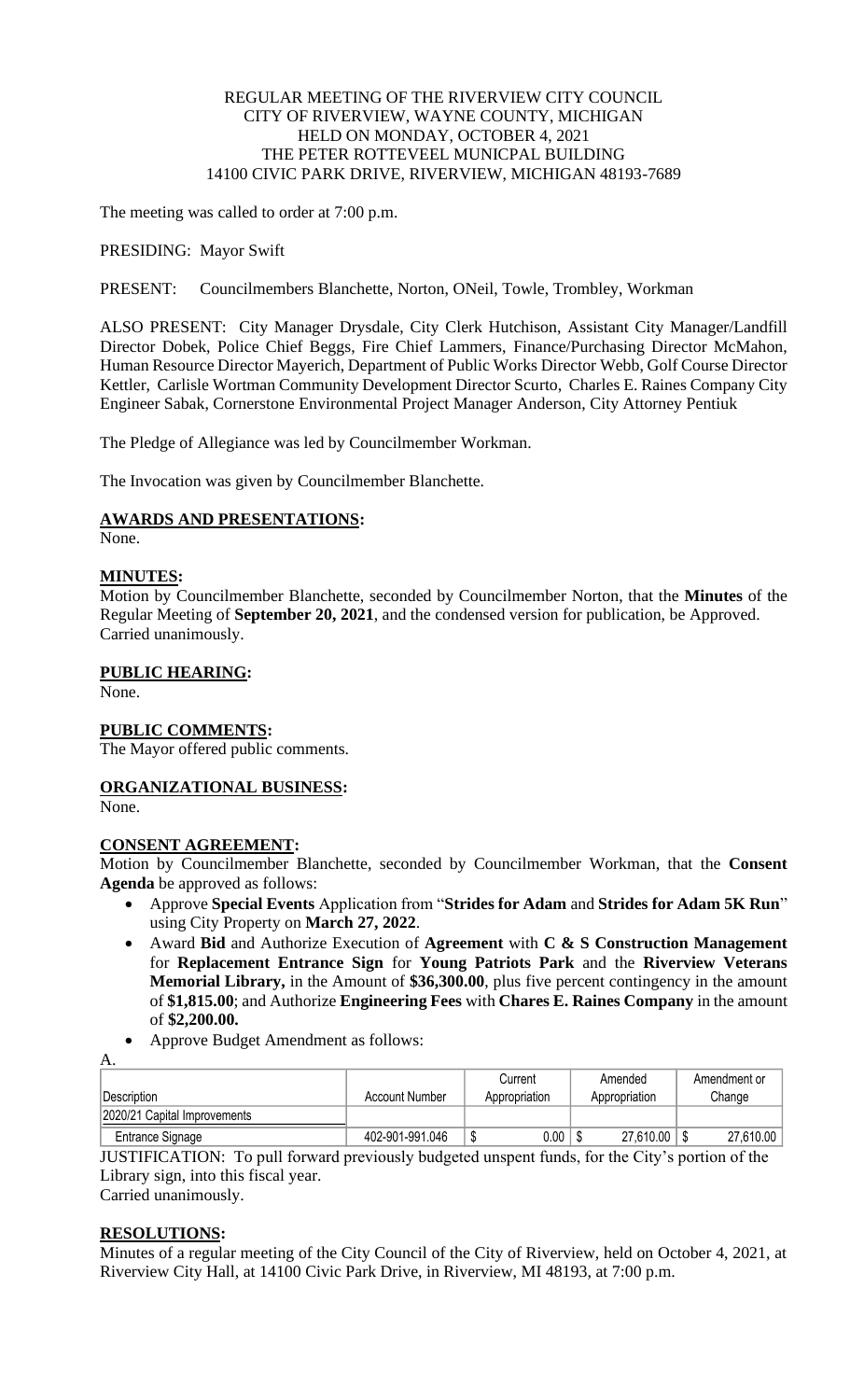PRESENT: Mayor Swift, Councilmembers Blanchette, Norton, ONeil, Towle, Trombley, Workman ABSENT: None.

The following preamble and resolution were offered by Councilmember Towle, and supported by Councilmember Trombley.

Resolution **Approving Application** of **Ash Stevens,** LLC**, f**or I**ndustrial Facilities Exemption**  Certificate for a New Facility.

#### RESOLUTON NO. 21-22

#### RESOLUTION APPROVING AN IFT APPLICATION FOR ASH STEVENS LLC

- WHEREAS, pursuant to P.A. 198 of 1974, M.C.L. 207.551 et seq., after a duly noticed public hearing held on July 16, 2018, this City Council by resolution established Ash Stevens LLC, Industrial Development District No. 7; and
- WHEREAS, Ash Stevens has filed an application for an Industrial Facilities Exemption Certificate with respect to a new facility to be acquired and installed within the Ash Stevens LLC, Industrial Development District No. 7; and
- WHEREAS, before acting on said application, the City Council held a hearing on September 7, 2021, at the Riverview City Hall, at 14100 Civic Park Drive, in Riverview, MI 48193, at 7:30 p.m., at which hearing the applicant, the Assessor and a representative of the affected taxing units were given written notice and were afforded an opportunity to be heard on said application; and
- WHEREAS, construction of the facility and installation of new machinery and equipment had not begun earlier than six (6) months before July 16, 2021, the date of acceptance of the application for the Industrial Facilities Exemption Certificate; and
- WHEREAS, completion of the facility is calculated to and will at the time of issuance of the certificate have the reasonable likelihood to retain, create or prevent the loss of employment in the City of Riverview; and
- WHEREAS, the aggregate SEV of real and personal property exempt from ad valorem taxes within the City of Riverview, after granting this certificate, will not exceed 5% of an amount equal to the sum of the SEV of the unit, plus the SEV of personal and real property thus exempted.
- NOW, THEREFORE, BE IT RESOLVED BY the City Council of the City of Riverview that the City Council finds and determines that the granting of the Industrial Facilities Exemption Certificate considered together with the aggregate amount of certificates previously granted and currently in force under Act No. 198 of the Public Acts of 1974, shall not have the effect of substantially impeding the operation of the City of Riverview, or impairing the financial soundness of a taxing unit which levies ad valorem property taxes in the City of Riverview.

The application from Ash Stevens, LLC for an Industrial Facilities Exemption Certificate, with respect to a New Facility on the following described parcel of real property situated within the Industrial Development District, to wit

Parcel Tax ID 51-013-02-0003-001 North 230 Feet of Lot 3, Seaway Industrial Park South Subdivision recorded in Liber 94, Pages 96 and 97 of Plats, Wayne County Records

Parcel Tax ID 51-013-02-0002-001 North 115 feet of Lot 2, Seaway Industrial Park, South Subdivision, T4S R11E recorded in Libor 94, pages 96 and 97 of Plats, Wayne County Records

Parcel Tax ID 51-013-02-0002-002

South 345 feet of Lot 2, Measured along W Lot Line or Seaway Industrial Park, South Subdivision, T4S R11E recorded in Libor 94, pages 96 and 97 of Plats, Wayne County Records.

be and the same is hereby approved.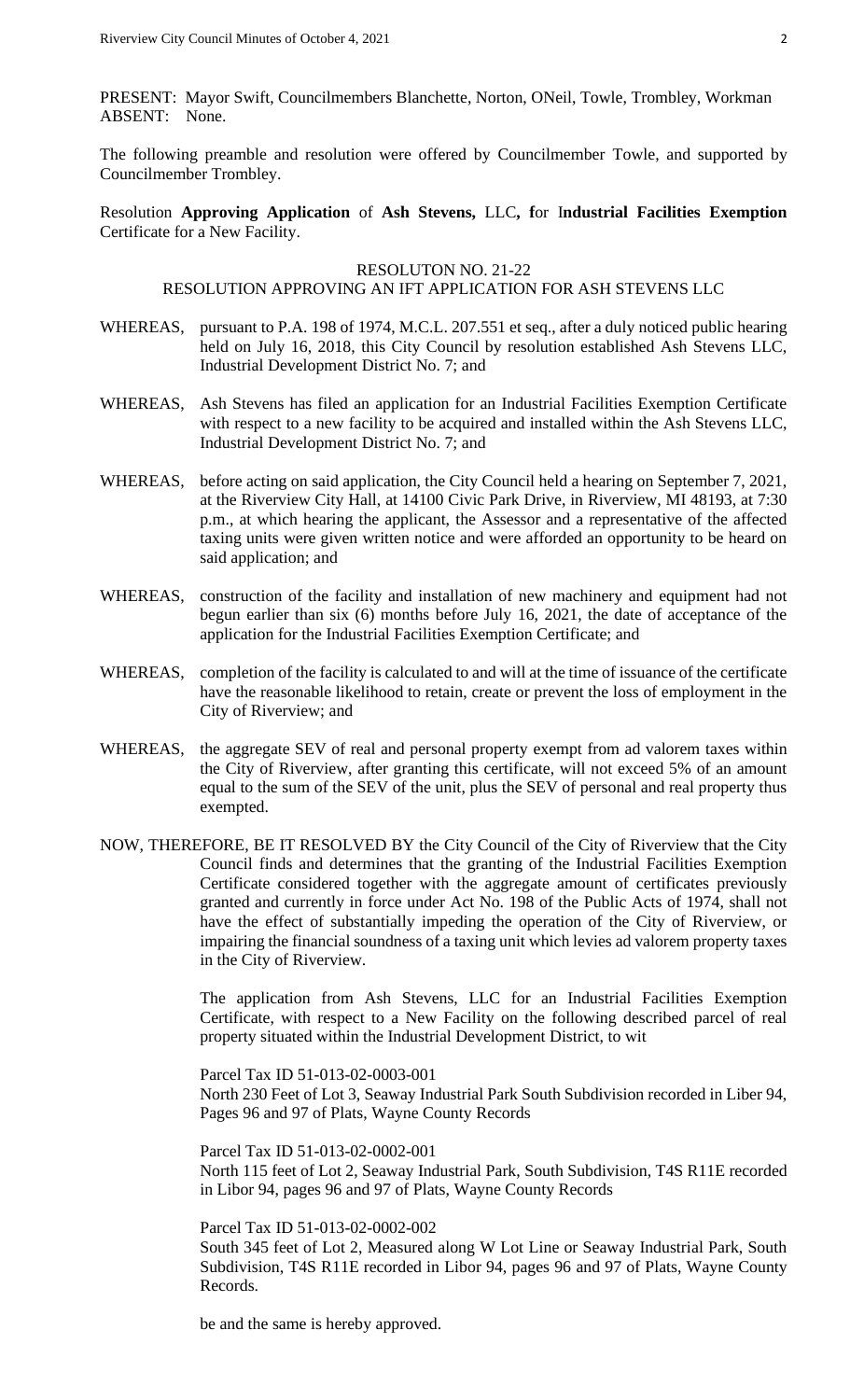The Industrial Facilities Exemption Certificate when issued shall be and remain in force for a period of 10 years.

AYES: Mayor Swift, Councilmembers Blanchette, Norton, ONeil, Towle, Trombley, Workman NAYS: None RESOLUTION DECLARED ADOPTED.

I hereby certify that the foregoing constitutes a true and complete copy of a resolution adopted by the City Council of the City of Riverview, County of Wayne, Michigan, at a regular meeting held on October 4, 2021.

Cynthia M. Hutchison, City Clerk

\_\_\_\_\_\_\_\_\_\_\_\_\_\_\_\_\_\_\_\_\_\_\_\_\_\_\_\_\_\_\_\_\_\_\_\_\_

# **ADMINISTRATION**:

None.

# **ORDINANCES:**

At the request of the City Manager and the City Attorney, Proposed **Ordinance No. 724** regarding the M2 General Industrial District be **removed** from the agenda.

Motion by Councilmember Workman, seconded by Councilmember Norton, that Authorization for the Clerk to give **Second Reading**, by title only, of Proposed **Ordinance No. 725**, To Amend the Code of Ordinances, Chapter 78, "**Waterways"** as it pertains to **Floodplain Management**, be Approved. Carried unanimously.

# PROPOSED ORDINANCE NO. 725

AN ORDINANCE TO AMEND CHAPTER 78, "WATERWAYS", OF THE RIVERVIEW CODE, BY THE REPEAL AND RE-ADOPTION OF ARTICLE III, "FLOODPLAIN MANAGEMENT", TO UPDATE THE ARTICLE TO COMPLY WITH THE FEDERAL EMERGENCY MANAGEMENT AGENCY'S FLOOD INSURANCE STUDY AND STATE LAW.

# THE CITY OF RIVERVIEW ORDAINS:

ARTICLE I. Adoption: That Article III, Floodplain Management, of Chapter 78, Waterways, is hereby repealed and readopted to hereafter read as follows:

### CHAPTER 78 WATERWAYS ARTICLE III. FLOODPLAIN MANAGEMENT

Sec. 78-70. - Purpose.

The purpose of this article is to designate an enforcing agency to discharge the responsibility of the City of Riverview and to designate regulated flood hazard areas under the provisions of the State Construction Code Act, Act No. 230 of the Public Acts of 1972, as amended.

Sec. 78-71. - Agency designated.

Pursuant to the provisions of the state construction code, in accordance with Section 8b(6) of Act 230, of the Public Acts of 1972, as amended, the Building Official of the City of Riverview is hereby designated as the enforcing agency to discharge the responsibility of the City of Riverview under Act 230, of the Public Acts of 1972, as amended, State of Michigan. The City of Riverview assumes responsibility for the administration and enforcement of said Act throughout the city.

Sec. 78-72. - Code appendix enforced.

Pursuant to the provisions of the state construction code, in accordance with Section 8b(6) of Act 230, of the Public Acts of 1972, as amended, Appendix G of the Michigan Building Code shall be enforced by the enforcing agency within the City of Riverview.

Sec. 78-73. - Designation of regulated flood prone hazard areas.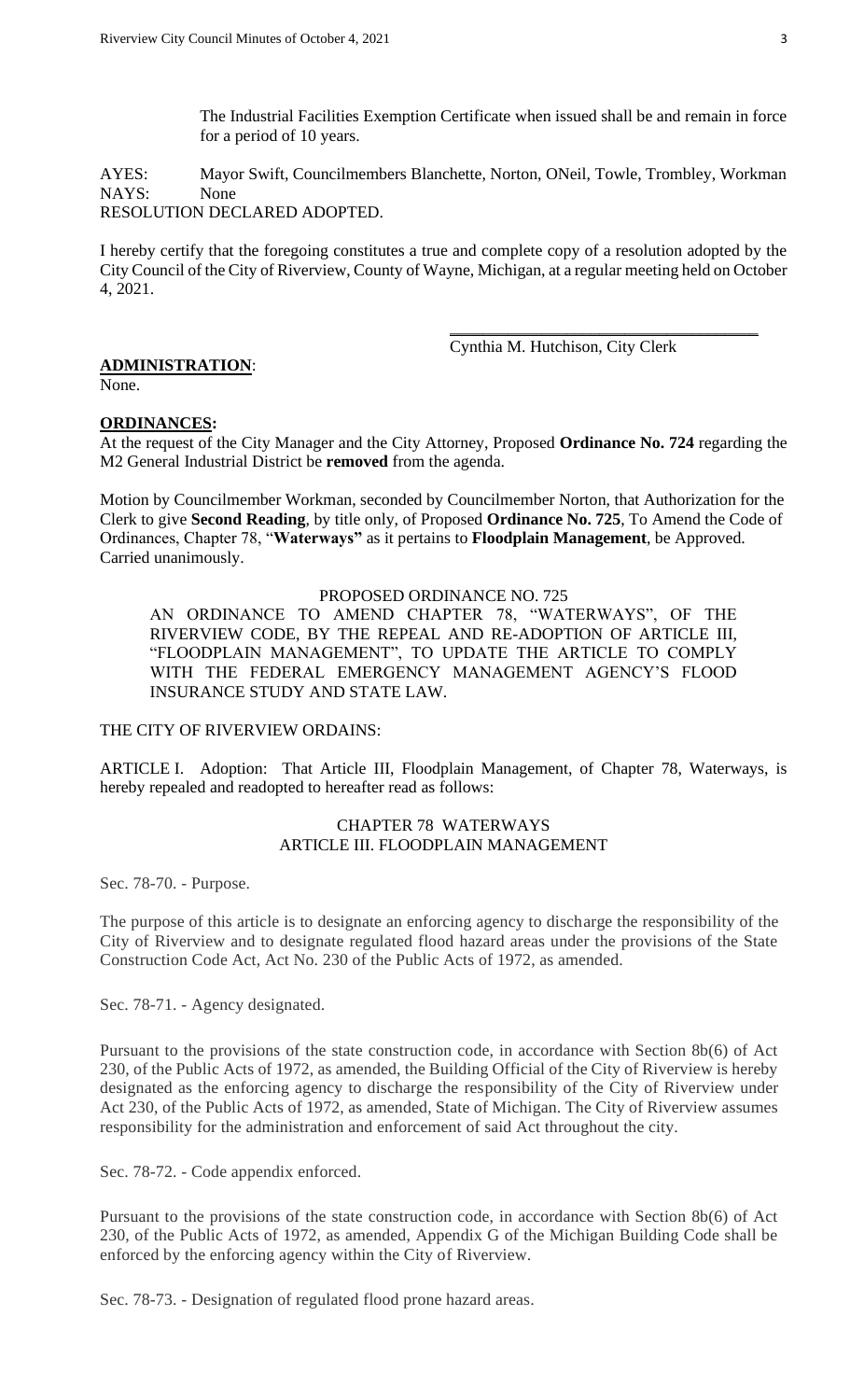The Federal Emergency Management Agency's (FEMA) Flood Insurance Study (FIS) entitled "Flood Insurance Study, Wayne County, Michigan (All Jurisdictions)" and dated October 21, 2021, and the Flood Insurance Rate Map(s), (FIRMS), panel numbers of 26163CIND1C, 26163CIND2C, 26163C0416F, 26163C0417F, effective October 21, 2021, and 26163C0412E, 26163C0414E, effective February 2, 2012 are adopted by reference for the purposes of administration of the Michigan Construction Code, and declared to be a part of Section 1612.3 of the Michigan Building Code, and to provide the content of the "Flood Hazards" section of Table R301.2 (1) of the Michigan Residential Code.

ARTICLE II. Penalty: A person violating this ordinance shall be punished in accordance with Section 1-8 of the Code of Ordinances of the City of Riverview, unless a different penalty is expressly provided in this ordinance.

ARTICLE III. Severability: Should any word, sentence, phrase or any portion of this Ordinance be held in a manner invalid by any Court of competent jurisdiction or by any agency having authority to do so for any reason whatsoever, such holding shall be construed and limited to such word, sentence, phrase or any portion of the Ordinance held to be invalid and shall not be construed as affecting the validity of any remaining words, sentence, phrases or portions of the Ordinance.

ARTICLE IV. Conflicting Ordinances: All prior existing ordinances adopted by the City of Riverview inconsistent or in conflict with the provisions of this Ordinance are, to the extent of such conflict or inconsistency, hereby expressly repealed.

ARTICLE V. Codification; Scrivener's Errors:

(a). Article I of this Ordinance shall be codified, and all other sections shall not be codified.

(b). The sections, divisions and provisions of this Ordinance may be renumbered or re-lettered as deemed appropriate by the Code codifier.

(c). Typographical errors and other matters of a similar nature that do not affect the intent of this Ordinance, as determined by the City Clerk and City Attorney, may be corrected with the endorsement of the City Manager, or designee, without the need for a public hearing.

ARTICLE VI. Reading and Publication: This Ordinance shall be given a first reading on September 20, 2021, shall be given a second reading on October 4, 2021, shall be adopted on October 4, 2021, and shall be published and become effective upon publication. The Clerk shall publish a summary of this ordinance and include in the publication notice that a true copy of the Ordinance can be inspected or obtained at the Clerk's office.

ADOPTED, APPROVED AND PASSED by the City Council of the City of Riverview this October 4, 2021.

The undersigned hereby certifies that the foregoing is a true and accurate copy of the ordinance adopted by the City Council of the City of Riverview at a regular meeting held on October 4, 2021.

> \_\_\_\_\_\_\_\_\_\_\_\_\_\_\_\_\_\_\_\_\_\_\_\_\_\_\_\_\_\_\_\_\_\_\_\_\_ Cynthia M. Hutchison, City Clerk

Motion by Councilmember Trombley, seconded by Councilmember ONeil, that Proposed **Ordinance** No. **725** be **Adopted**.

Carried unanimously.

Motion by Councilmember Trombley, seconded by Councilmember ONeil, that Authorization for the Clerk to give the **Second Reading**, by title only, of Proposed **Ordinance No. 726**, Amend the Code of Ordinance, Section 66-3 regarding **Traffic Control Order No. 428**, be Approved. Carried unanimously.

# PROPOSED ORDINANCE NO. 726

AN ORDINANCE TO AMEND THE CODE OF ORDINANCES OF THE CITY OF RIVERVIEW TO AMEND SECTION 66-3 TO RATIFY AND APPROVE TRAFFIC CONTROL ORDER NUMBER 428

# THE CITY OF RIVERVIEW ORDAINS:

ARTICLE I. Section 66-3 is hereby amended to include Traffic Control Order Number 428, to hereafter read